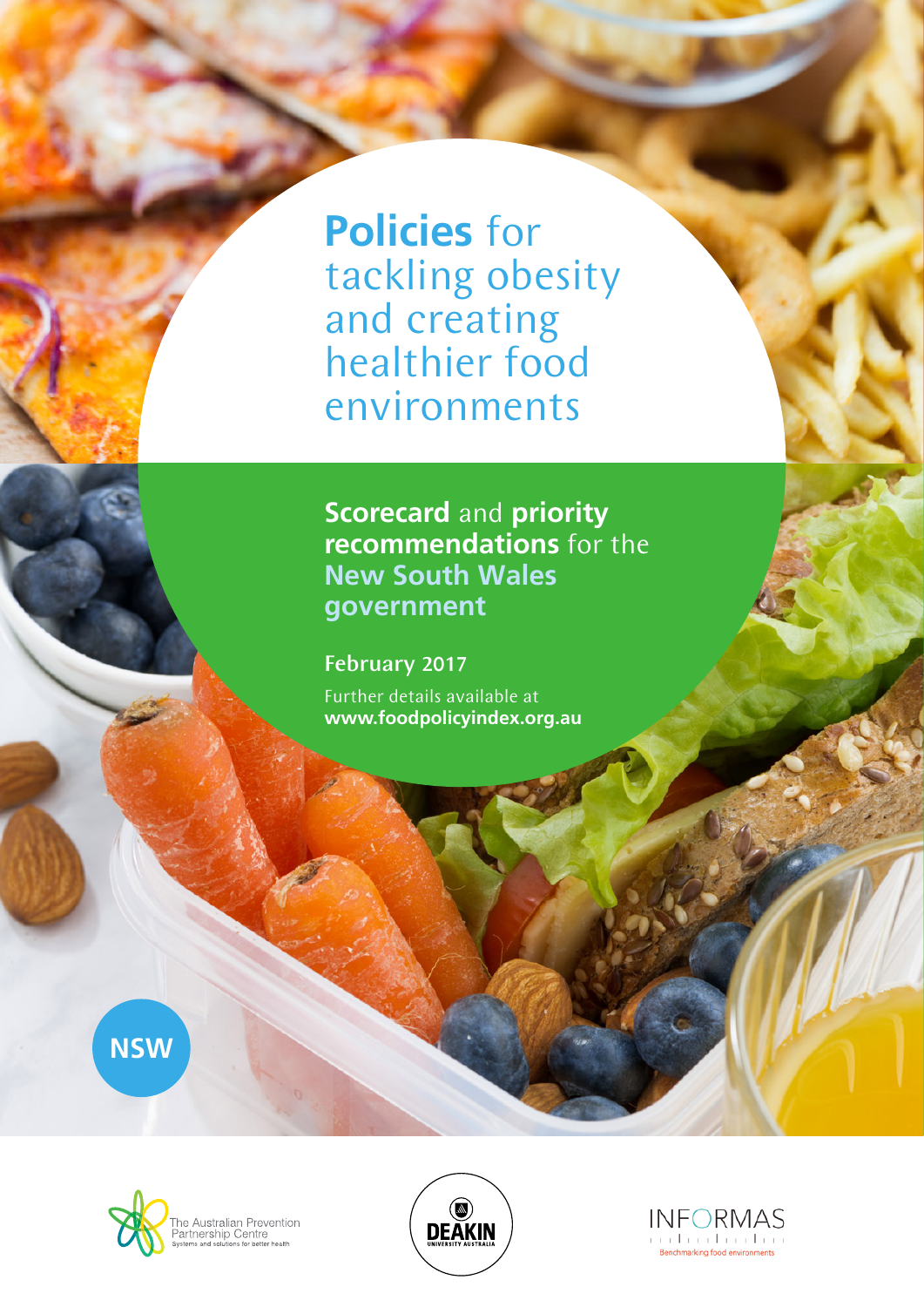

Executive summary Unhealthy diets and obesity are leading contributors to poor health in Australia. Addressing obesity and improving population diets requires a comprehensive government response at the Commonwealth and State/ Territory levels.

101 experts from 53 organisations assessed the extent to which governments in Australia are implementing globally recommended policies for tackling obesity and creating healthier food environments.

# Top 3

Things New South Wales is doing well



Support and training systems to help schools to provide and promote healthy food and meals



Regulations and initiatives to provide nutrition labelling in fast food outlets, including ongoing monitoring and evaluation



Regular monitoring of nutrition status and rates of overweight and obesity in New South Wales children and adults

| Top 5<br>policy recommendations for New South Wales                                                                                                                               |                                                                                                                                                                                 |                                                                                                                                                                                              |                                                                                                                                                                                                                  |                                                                                                                                                                 |
|-----------------------------------------------------------------------------------------------------------------------------------------------------------------------------------|---------------------------------------------------------------------------------------------------------------------------------------------------------------------------------|----------------------------------------------------------------------------------------------------------------------------------------------------------------------------------------------|------------------------------------------------------------------------------------------------------------------------------------------------------------------------------------------------------------------|-----------------------------------------------------------------------------------------------------------------------------------------------------------------|
| <b>Monitoring:</b><br>actively monitor<br>food environments,<br>including marketing<br>of unhealthy foods<br>to children, and<br>food in schools<br>and public sector<br>settings | <b>Food promotion:</b><br>implement policies to<br>restrict the promotion<br>of unhealthy foods<br>in settings controlled<br>or managed by the<br>New South Wales<br>government | <b>Menu labelling:</b><br>enhance existing<br>regulations by<br>requiring food<br>outlets to display<br>more comprehensive<br>nutrition<br>information in an<br>easy-to-understand<br>format | <b>Food provision:</b><br>implement a healthy<br>food procurement<br>and provision policy<br>that applies across<br>all New South<br>Wales government<br>departments and<br>settings under<br>government control | <b>School food:</b><br>introduce stronger<br>incentives and<br>accountability<br>mechanisms for<br>schools to comply<br>with healthy food<br>provision policies |
| $\mathbf 1$                                                                                                                                                                       | $\boxed{2}$                                                                                                                                                                     |                                                                                                                                                                                              |                                                                                                                                                                                                                  |                                                                                                                                                                 |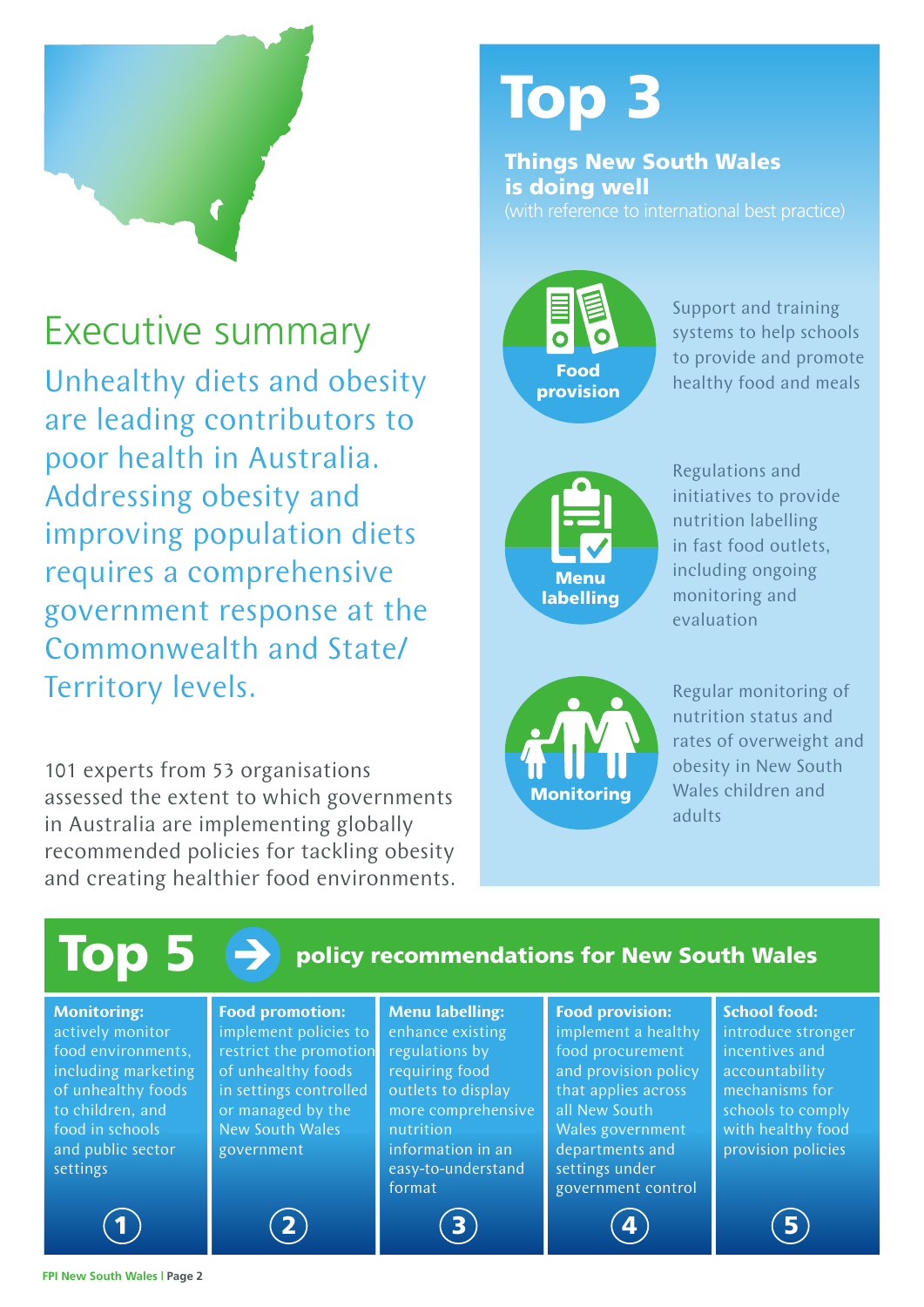# Obesity and diet-related diseases in Australia are a public health crisis

#### **Unhealthy diets and obesity are leading contributors to poor health and non-communicable diseases (NCDs) in Australia.1**

Almost 2 out of 3 (63%) Australian adults and 1 in 4 (25%) Australian children are overweight or obese.<sup>2</sup> The costs associated with overweight and obesity have been estimated at over \$56 billion each year.<sup>3</sup>

## Comprehensive government policy action is needed

Addressing obesity and improving population diets requires a comprehensive government response at Commonwealth and State/ Territory levels.

This project aimed to assess the extent to which governments in Australia are implementing globally recommended policies for tackling obesity and creating healthier food environments, and identify prioritised actions for each government.

**Convene** 

# Food Policy Index

A Food Policy Index was developed for Australia to assess the food- and diet-related policies that are in place and identify gaps. This was based on the Healthy Food Environment Policy Index (Food-EPI)<sup>4</sup> that was developed by INFORMAS<sup>5</sup>, an international network of experts in food policy, and has been applied in several countries.

The Food-EPI covers all of the key policies in this area, including specific aspects of food environments (such as food composition, labelling, promotion, prices and provision) that have been shown to have an important impact on population diets and obesity, and infrastructure support (including leadership, governance, monitoring and funding) that helps facilitate effective policy implementation.

#### Process for assessing extent of policy implementation in Australia

#### Document

all relevant policy details (up to 30 June 2016) for the Federal government and each State/ Territory, in consultation with government officials \*

#### **Assess**

implementation

a panel of independent non-government experts \*\* in each State / Territory (n=101 overall, 13 in NSW) how well Australian governments were doing compared with best practice \*\*\*, considering policy characteristics

#### **Prioritise**

recommended actions for each jurisdiction to address implementation gaps, in conjunction members

**Synthesise** 

the results for each jurisdiction, in consultation with government officials

- <sup>1</sup> Australian Institute of Health and Welfare 2016. Australian Burden of Disease Study (2011)
- <sup>2</sup> Australian Institute of Health and Welfare; 2017: http://www.aihw.gov.au/overweight-and-obesity/
- <sup>3</sup> Colagiuri S, et al. The cost of overweight and obesity in Australia. MJA 2010; 192 (5):260-264
- Swinburn B, et al. Monitoring and benchmarking government policies and actions to improve the healthiness of food environments: the government healthy food environment policy index. *Obesity Reviews* 2013; 14 Suppl 1:24-37
- <sup>5</sup> International Network for Food and Obesity/NCDs Research, Monitoring and Action Support
- Detailed summaries of each government's policy details are available at www.foodpolicyindex.org.au
- Panel members included academics, nutritionists, and senior representatives from health NGOs and community groups with expertise in population nutrition and / or obesity prevention
- Global benchmarks as identified by INFORMAS. As more countries complete the Food-EPI assessment process and new evidence of policy action emerges, benchmarks are likely to change, informing future iterations of the tool. The Federal government and each State/Territory were assessed separately; however, in some policy areas, policy development involves collaboration between Federal and State/Territory governments, and implementation of national guidance and policy is at the discretion of each jurisdiction.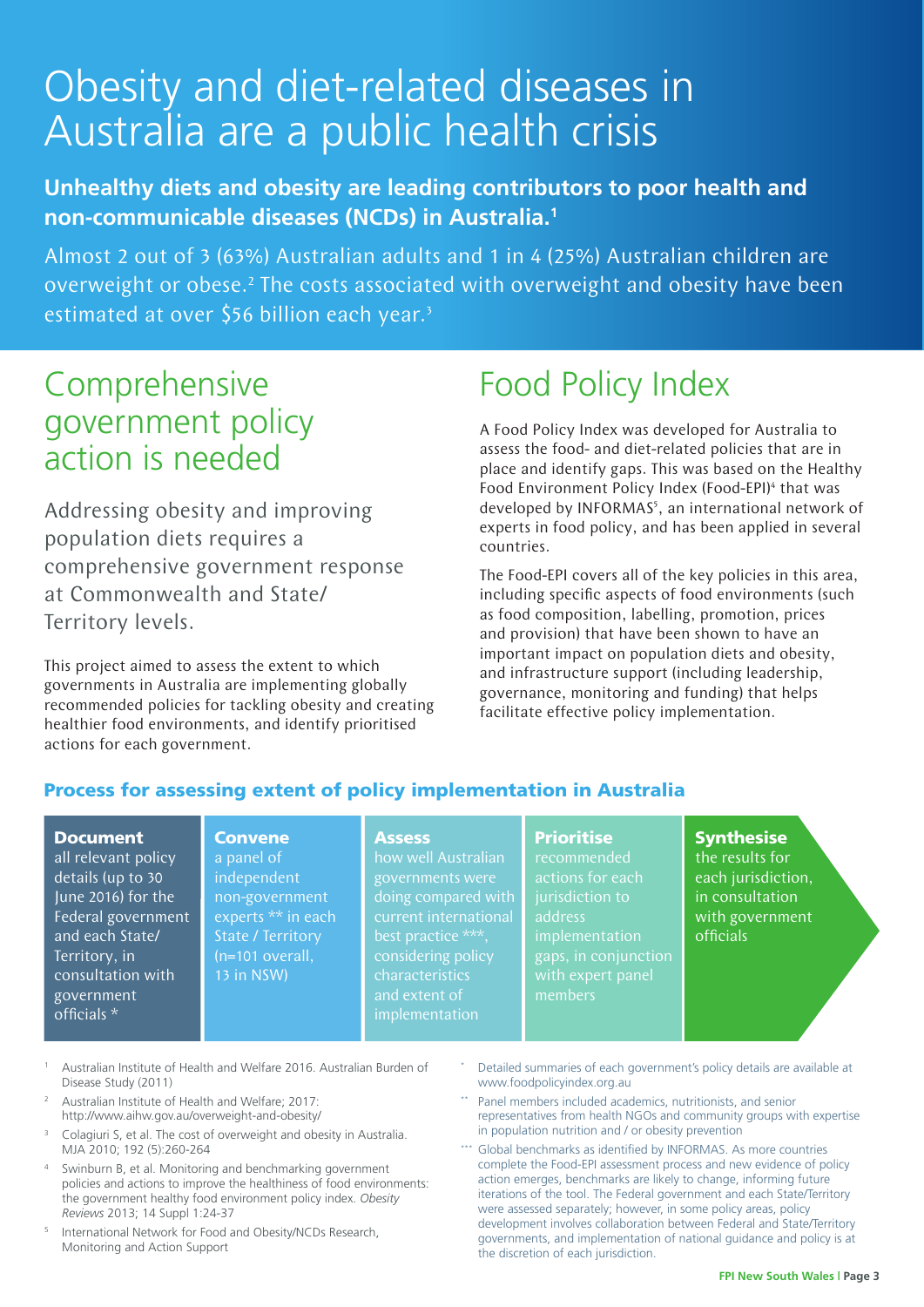# Scorecard for New South Wales



**Expert panel's assessment of New South Wales' level of implementation (up to 30 June 2016) of key policies for tackling obesity and creating healthier food environments**



| <b>Food labelling</b>   | Menu labelling                                                   |  |
|-------------------------|------------------------------------------------------------------|--|
| Food<br>promotion       | Restrict promotion of unhealthy food in non-broadcast media      |  |
|                         | Restrict promotion of unhealthy food in children's settings      |  |
| <b>Food provision</b>   | Policies in schools promote healthy food choices                 |  |
|                         | Policies in public settings promote healthy food choices         |  |
|                         | Support and training systems for public sector settings          |  |
|                         | Support and training systems for private companies               |  |
| <b>Food retail</b>      | Planning policies and zoning laws: unhealthy foods               |  |
|                         | Planning policies and zoning laws: healthy foods                 |  |
|                         | Retail store availability of healthy and unhealthy foods         |  |
|                         | Food service outlet availability of healthy and unhealthy foods  |  |
| Leadership              | Strong, visible, political support for population nutrition      |  |
|                         | Comprehensive implementation plan linked to state/national needs |  |
|                         | Priorities for reducing inequalities related to nutrition        |  |
| <b>Governance</b>       | Restricting commercial influence on policy development           |  |
|                         | Transparency and access to government information                |  |
|                         | Assessing the potential health impacts of all policies           |  |
| <b>Monitoring &amp;</b> | Monitoring food environments                                     |  |
| intelligence            | Monitoring population nutrition intakes                          |  |
|                         | Monitoring population body weight                                |  |
|                         | Evaluation of major programs and policies                        |  |
| <b>Funding &amp;</b>    | Research funding for obesity & NCD prevention                    |  |
| <b>resources</b>        | Independent health promotion agency                              |  |
| <b>Support for</b>      | Mechanisms to support community-based interventions              |  |
| communities             | Implementation of social marketing campaigns                     |  |
|                         | Food and nutrition in education curricula                        |  |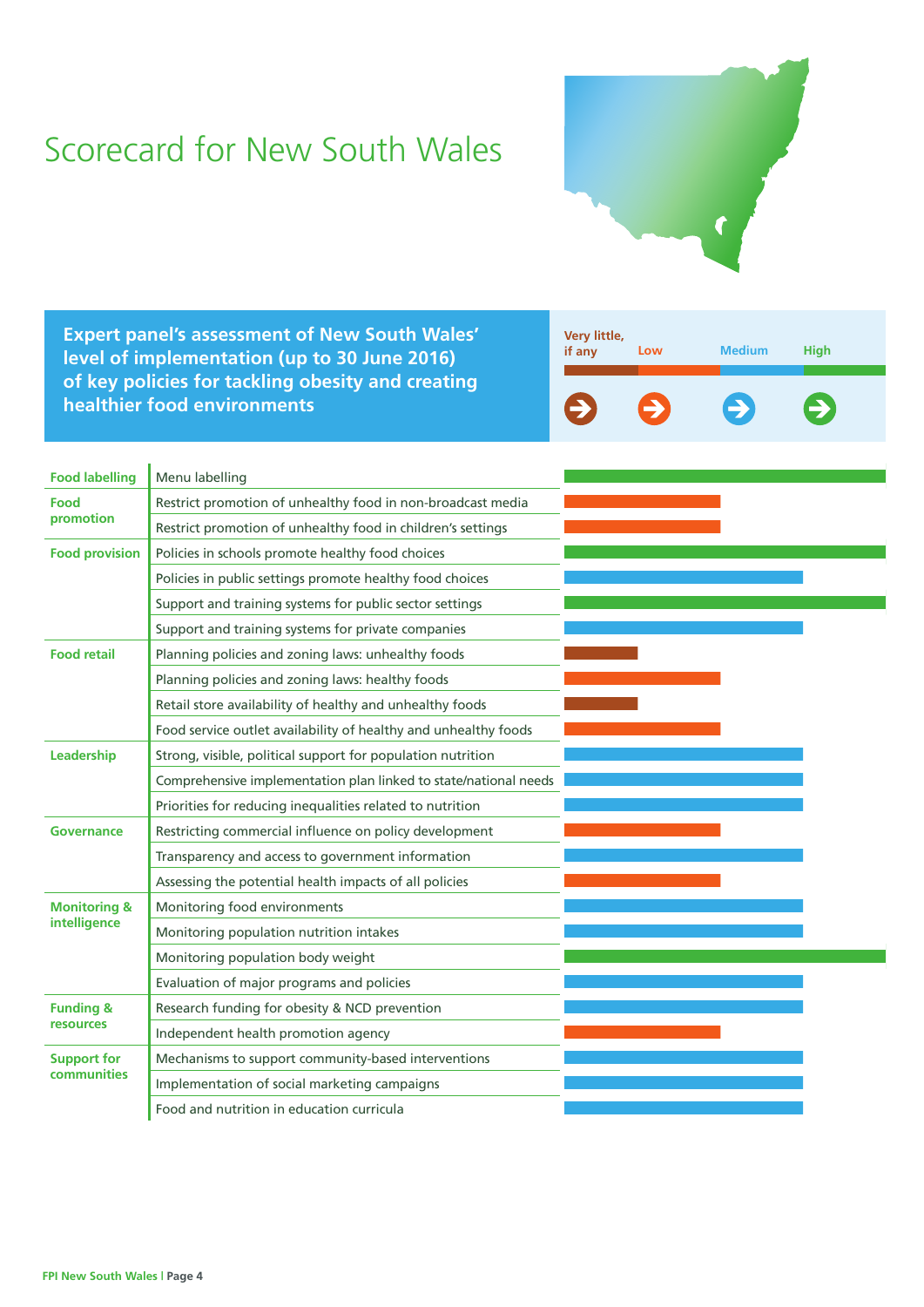### **Prioritised recommended actions for the New South Wales government**

|                  | <b>Domain</b>                                   | <b>Recommended policy action</b>                                                                                                                                                                                                                                                                                                                                            |
|------------------|-------------------------------------------------|-----------------------------------------------------------------------------------------------------------------------------------------------------------------------------------------------------------------------------------------------------------------------------------------------------------------------------------------------------------------------------|
| NSW1             | <b>Monitoring</b><br>and<br>intelligence        | Implement ongoing monitoring of food environments, with a particular focus on the extent of marketing of unhealthy foods to<br>children, and the nutritional quality of food provided / available in schools and public sector settings (such as hospitals, other<br>government facilities providing food service)                                                          |
| NSW <sub>2</sub> | Food<br>promotion                               | Implement policies to restrict the promotion of unhealthy food and beverages in settings controlled or managed by the New South<br>Wales government (e.g., public transport, bus shelters, government-owned billboards, sporting facilities and events)                                                                                                                     |
| NSW3             | Food<br>labelling                               | Enhance existing menu labelling regulations by requiring food outlets to display interpretive nutrition labelling (broader than<br>kilojoule labelling), potentially through adaptation of the Health Star Rating scheme                                                                                                                                                    |
| NSW4             | Food<br>provision                               | Establish a whole-of-government policy on healthy food provision, potentially by applying the 'Live Life Well $\omega$ Health: Healthier<br>Food and Drink Choices' policy across all New South Wales government departments and settings under government control (e.g.,<br>sport and recreation facilities, community events)                                             |
| NSW <sub>5</sub> | Food<br>provision                               | Improve compliance with the 'Fresh Tastes @ School: NSW Healthy School Canteen Strategy' (and related nutrition policies) in all<br>schools (including government, independent and Catholic schools) by extending reporting mechanisms, incentives and support<br>systems                                                                                                   |
| NSW6             | <b>Food retail</b>                              | Incorporate nutrition and healthy food environments into guidelines and advice around the development of Regional Growth Plans<br>and other state, regional and local planning strategies, including ways to decrease access to unhealthy take-away foods through<br>planning provisions (e.g., limiting density of outlets, restricting placement of outlets near schools) |
| <b>NSW7</b>      | <b>Funding and</b><br>resources                 | Establish an independent, statutory health promotion agency, with a secure funding stream, that includes an objective to improve<br>population nutrition                                                                                                                                                                                                                    |
| NSW8             | <b>Monitoring</b><br>and<br><i>intelligence</i> | Introduce regular measuring of children's height and weight at key stages of primary and secondary schools, on an 'opt-out'<br>consent basis                                                                                                                                                                                                                                |
| NSW9             | Food<br>promotion                               | Require all organisations, such as community groups and sports clubs, that receive funding from the New South Wales government<br>to restrict all promotion (including sponsorship) related to unhealthy food and beverages as a condition of receiving funding                                                                                                             |
| <b>NSW10</b>     | <b>Food retail</b>                              | Expand programs, including the use of incentives or accreditation schemes, for sports and recreation clubs to sell a healthier range<br>of food and beverages whilst limiting availability of unhealthy food and beverages                                                                                                                                                  |
| <b>NSW11</b>     | Food<br>provision                               | Actively promote the 'Get Healthy at Work' resources (that aim to build the capacity and capability of businesses to create a<br>workplace that supports health and a healthy food environment) to private sector workplaces, and monitor and evaluate progress<br>within workplaces that have implemented the program                                                      |
| <b>NSW12</b>     | <b>Governance</b>                               | Improve transparency of political donations by introducing real-time declaration of political donations                                                                                                                                                                                                                                                                     |
| <b>NSW13</b>     | <b>Food retail</b>                              | Develop and implement programs, including incentives or accreditation schemes, for restaurants, pubs and clubs to improve the<br>healthiness of their menu options                                                                                                                                                                                                          |
| <b>NSW14</b>     | <b>Governance</b>                               | Implement formal health impact assessments as part of policy development and proposal processes, including explicit details about<br>the consideration of potential impacts of policies on population nutrition and health                                                                                                                                                  |
| <b>NSW15</b>     | <b>Governance</b>                               | Establish governance structures to improve policy coherence regarding agriculture, food, health, and innovation / research and<br>development policies                                                                                                                                                                                                                      |
| <b>NSW16</b>     | <b>Governance</b>                               | Modify the government lobby register to require more detailed reporting, including details of specific lobbying activities (such as<br>when lobbying is occurring, who is involved, and the issues discussed)                                                                                                                                                               |
| <b>NSW17</b>     | <b>Governance</b>                               | Add food manufacturers (and associated entities) to the list of prohibited political donors (these currently include property<br>developers and liquor, gambling and tobacco industry business entities)                                                                                                                                                                    |



#### **Importance**

Recommended actions were developed by panel members, and prioritised taking into account their perceptions of the relative importance (including perceived need, likely impact and equity) and achievability (including feasibility, level of acceptability to a wide range of key stakeholders, affordability and cost-effectiveness) of each action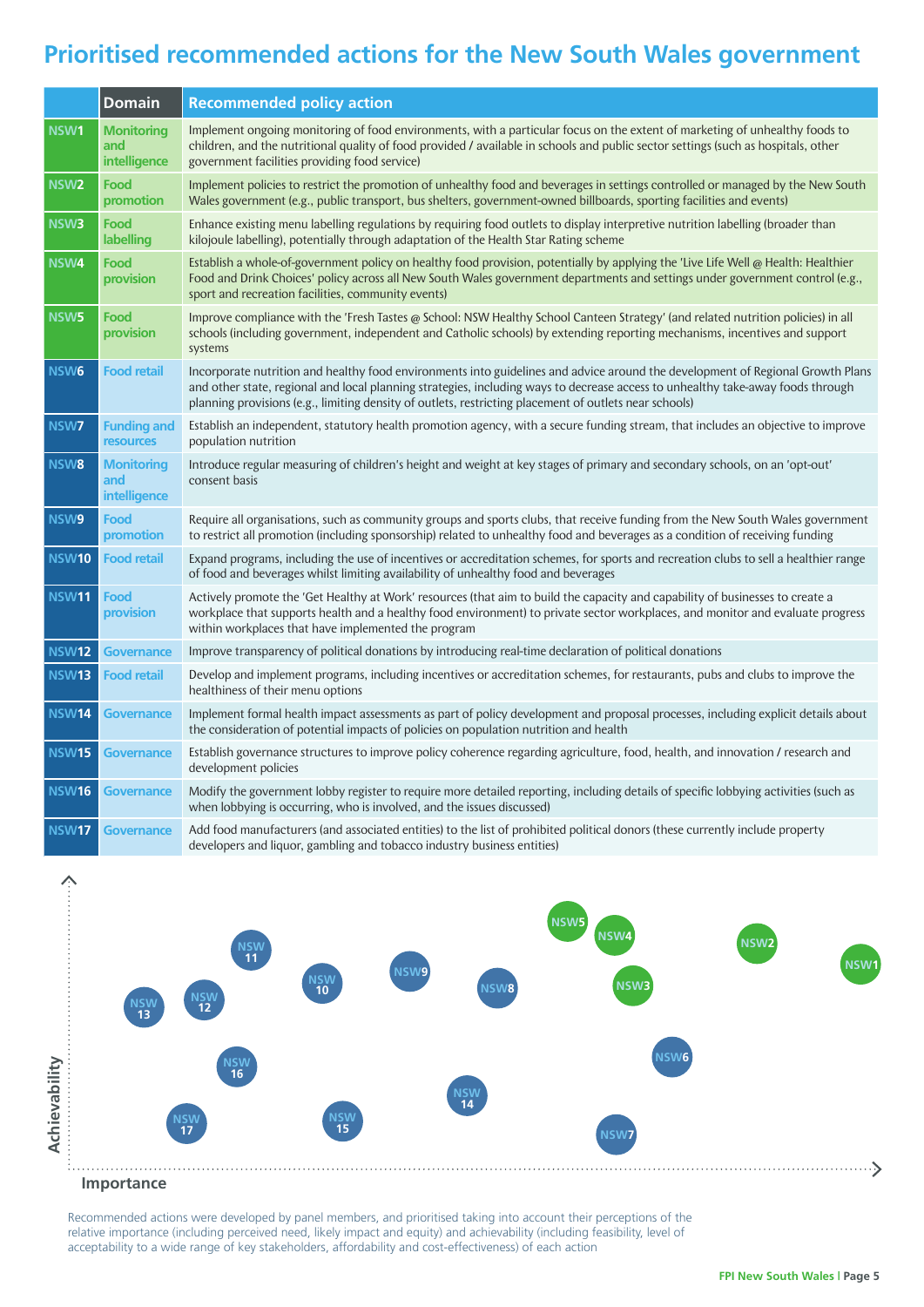### **Benchmarks of good practice** Policy actions targeting food environments

| <b>Domain</b>      | <b>Policy area</b>                                                                 | <b>International best practise</b><br>(as identified by INFORMAS)                                                                                                                                                               | <b>Leading State / Territory in Australia</b><br>(as per assessments as part of this project)                                                                                                                                                                                                                                      |
|--------------------|------------------------------------------------------------------------------------|---------------------------------------------------------------------------------------------------------------------------------------------------------------------------------------------------------------------------------|------------------------------------------------------------------------------------------------------------------------------------------------------------------------------------------------------------------------------------------------------------------------------------------------------------------------------------|
| Food<br>labelling  | <b>Menu labelling</b>                                                              | <b>South Korea</b> All fast-food outlets required<br>to display detailed nutrition information<br>(incl. energy, total sugars, protein,<br>saturated fat and sodium) on menus                                                   | <b>ACT/NSW/QLD/SA</b> Large fast food chains required to display average<br>energy content on menus and overall average daily energy intake.<br>NSW supports continued monitoring and evaluation of menu labelling                                                                                                                 |
| Food<br>promotion  | <b>Restrict</b><br>promotion<br>of unhealthy<br>food in non-<br>broadcast<br>media | <b>Quebec, Canada</b> Ban on all commercial<br>advertising directed to children (under 13<br>years) through any medium                                                                                                          | <b>ACT</b> Advertising of unhealthy food on government-run buses is<br>restricted, other options under consideration                                                                                                                                                                                                               |
|                    | <b>Restrict</b><br>promotion of<br>unhealthy food<br>in children's<br>settings     | <b>Spain</b> Legislation requires that<br>kindergartens and schools are free from all<br>advertising                                                                                                                            | <b>ACT</b> Advertising and promotion of red/amber foods or drinks is<br>restricted at ACT Health facilities and activities. ACT actively exploring<br>options that reduce promotion of unhealthy foods in children's<br>settings                                                                                                   |
| Food<br>provision  | <b>Policies in</b><br>schools promote<br>healthy food<br>choices                   | <b>UK</b> Mandatory nutritional standards for all<br>food served in schools -restrictions on high<br>fat/sugar/salt/processed foods                                                                                             | All states and territories have policies for healthy school food<br>provision. ACT has several initiatives designed to increase policy<br>compliance, including a requirement for license agreements with<br>canteen operators and active monitoring. WA requires principals to<br>develop whole-of-school food provision policies |
|                    | <b>Policies in</b><br>public settings<br>promote<br>healthy food<br><b>choices</b> | <b>New York City, USA Mandatory</b><br>nutritional standards for all food<br>purchased/sold by city agencies (hospitals,<br>prisons, aged care, health facilities)                                                              | <b>ACT</b> Mandatory restrictions on the sale/promotion/placement of<br>unhealthy foods in ACT Health facilities, policies and commitments to<br>improve healthy food choices in all government workplaces and<br>facilities                                                                                                       |
|                    | <b>Support and</b><br>training systems<br>for public sector<br>settings            | Japan Mandatory oversight and monitoring<br>by dietitian/nutritionist (incl. menu<br>development) for all government facilities<br>providing >250 meals/day                                                                     | <b>VIC</b> Healthy Eating Advisory Service (HEAS) provides a wide range of<br>resources to support settings such as childcare centres, schools, health<br>services, and sports centres to provide healthy foods and drinks                                                                                                         |
|                    | <b>Support and</b><br>training systems<br>for private<br>companies                 | <b>UK</b> Responsibility Deal included collective<br>pledges for health at work, including a<br>focus on healthier staff restaurants - over<br>160 signatories                                                                  | <b>WA</b> The Healthier Workplace WA program provides a number of free<br>services to support workplaces state-wide to make cultural,<br>environmental and policy changes that support and encourage<br>positive lifestyle behaviours amongst employees                                                                            |
| <b>Food retail</b> | <b>Planning</b><br>policies and<br>zoning laws:<br>unhealthy foods                 | <b>South Korea</b> 'Green Food Zones' around<br>schools (200 metre radius) in which sales of<br>'unhealthy' foods are prohibited                                                                                                | <b>QLD</b> Incorporates health as a key consideration as part of the Planning<br>Act, and provides detailed resources (Active Healthy Communities) for<br>local councils on ways to limit access to unhealthy fast food outlets                                                                                                    |
|                    | <b>Planning</b><br>policies and<br>zoning laws:<br>healthy foods                   | <b>USA</b> Provision of grants for states to<br>provide financial/other types of assistance<br>to attract healthier retail outlets to<br>underserved areas                                                                      | <b>QLD</b> Provides detailed information and resources (Active Healthy<br>Communities) for local government on ways to promote healthy food<br>choices through the built environment and encourage outlets that sell<br>healthy food                                                                                               |
|                    | <b>In-store</b><br>availability of<br>healthy and<br>unhealthy foods               | <b>UK</b> Agreement to increase availability of<br>fruit and vegetables at convenience stores,<br>and commitments (as part of the<br>Responsibility Deal) to decrease availability<br>of confectionery at supermarket checkouts | NT Ongoing formal commitment to support selected remote<br>community stores in encouraging in-store availability of healthy foods<br>and discouraging availability of unhealthy foods                                                                                                                                              |
|                    | <b>Food service</b><br>outlet<br>availability of<br>healthy and<br>unhealthy foods | <b>Singapore</b> Government partnership<br>('Healthier Hawker' program) with selected<br>food vendors to improve healthiness of<br>take-away food                                                                               | SA South Australian Premier's Healthy Kids Menus Initiative aims to<br>increase the provision of and access to healthy menu options for<br>children in South Australian restaurants, cafes, hotels and clubs                                                                                                                       |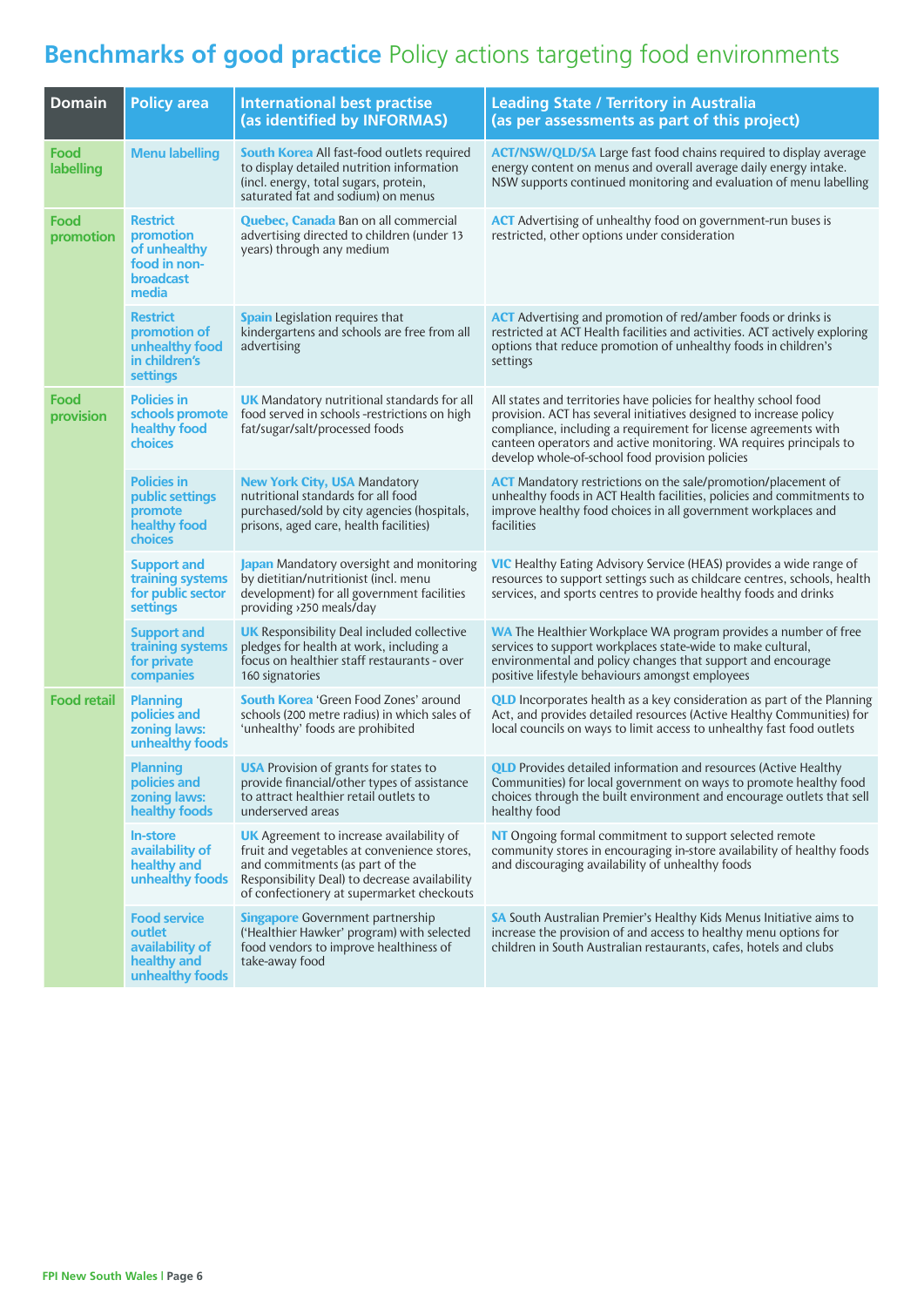# **Benchmarks of good practice** Infrastructure support actions

| <b>Domain</b>                             | <b>Policy area</b>                                                                  | <b>International best practise</b><br>(as identified by INFORMAS)                                                                                                                                                                | <b>Leading State / Territory in Australia</b><br>(as per assessments as part of this project)                                                                                                                                                                                              |
|-------------------------------------------|-------------------------------------------------------------------------------------|----------------------------------------------------------------------------------------------------------------------------------------------------------------------------------------------------------------------------------|--------------------------------------------------------------------------------------------------------------------------------------------------------------------------------------------------------------------------------------------------------------------------------------------|
| Leadership                                | Strong, visible,<br>political support<br>for population<br>nutrition                | <b>New York City, USA Mayor (Michael</b><br>Bloomberg) showed strong political<br>leadership in introducing landmark food<br>policies, including restrictions on trans-fat<br>and portion size restrictions on sugary-<br>drinks | <b>ACT</b> Healthy Weight Initiative is a whole of government initiative<br>to combat the rise of obesity and overweight in the ACT, led by the<br>Chief Minister with regular reporting of progress                                                                                       |
|                                           | <b>Comprehensive</b><br>implementation<br>plan linked to<br>state/national<br>needs | <b>European Union The European Food and</b><br>Nutrition Action Plan 2015-20 outlines clear<br>strategic goals, guiding principles,<br>objectives, priorities and tools                                                          | <b>ACT</b> The 'Towards Zero Growth: Healthy Weight Action Plan' (the<br>HWAP) outlines clear targets for obesity rates, details a range of<br>policy and program initiatives across health and non-health<br>sectors, with a taskforce and dedicated implementation groups<br>established |
|                                           | <b>Priorities for</b><br>reducing<br><b>inequalities</b><br>related to<br>nutrition | <b>New Zealand</b> Ministry of Health upholds<br>contracts with NGOs/other institutions to<br>prioritise Maori health and Maori specific<br>needs in service delivery, service<br>development and planning                       | <b>WA</b> Key strategic health promotion documents identify priority<br>groups, WA government has highlighted a strategic focus on<br>improving nutrition in vulnerable groups, several targeted<br>initiatives                                                                            |
| <b>Governance</b>                         | <b>Restricting</b><br>commercial<br>influence on<br>policy<br>development           | <b>USA</b> Mandatory and publicly accessible<br>lobby registers - including extensive<br>reporting of nature of lobbying activities                                                                                              | <b>QLD</b> Lobby register includes mandatory reporting of the type and<br>purpose of lobbying conduct, real-time disclosure of political<br>donations                                                                                                                                      |
|                                           | <b>Transparency and</b><br>access to<br>government<br><b>information</b>            | <b>Australia</b> Open access principles across<br>governments, FSANZ processes for extensive<br>stakeholder engagement in the<br>development of new standards                                                                    | All governments across Australia have open data policies,<br>frameworks for information access, and policies and procedures<br>that ensure transparency                                                                                                                                    |
|                                           | <b>Assessing the</b><br>potential health<br>impacts of all<br>policies              | <b>SA, Australia</b> Mechanisms to incorporate<br>population health considerations into<br>policy development processes across the<br>South Australian government                                                                | SA Mechanisms to incorporate population health considerations<br>into policy development processes across the South Australian<br>government                                                                                                                                               |
| <b>Monitoring</b><br>and<br>intelligence  | <b>Monitoring food</b><br>environments                                              | <b>New Zealand</b> Comprehensive database of<br>nutrient information for different foods,<br>continued monitoring of school food<br>environments nationwide                                                                      | <b>ACT</b> Extensive monitoring of unhealthy food marketing to<br>children, and nutritional quality of food in public sector settings                                                                                                                                                      |
|                                           | <b>Monitoring</b><br>population<br>nutrition intake                                 | <b>USA</b> National Health and Nutrition<br>Examination Survey (NHANES), conducted<br>annually, provides detailed national<br>information on health status, disease<br>history and nutritional intake of adults and<br>children  | WA Health and Wellbeing Surveillance System collects annual data<br>on key nutrition indicators, Nutrition Monitoring Survey series<br>collects data every three years on community perceptions and<br>attitudes around nutrition                                                          |
|                                           | <b>Monitoring</b><br>population body<br>weight                                      | <b>UK</b> National Child Measurement Program<br>for children's BMI, assessing children ages<br>4-6 and 10-11                                                                                                                     | <b>ACT/NSW/QLD/SA</b> Regular surveys of self-reported BMI from<br>adults and children                                                                                                                                                                                                     |
|                                           | <b>Evaluation of</b><br>major programs<br>and policies                              | <b>USA</b> The National Institutes for Health (NIH<br>) provides dedicated funding for research<br>that evaluates new policies/programs<br>expected to influence obesity related<br>behaviours                                   | <b>QLD</b> Health and Wellbeing Strategy outlines key evaluation<br>questions, with associated guidelines - specific evaluation<br>framework under development. All programs required to conduct<br>evaluations                                                                            |
| <b>Funding</b><br>and<br><b>resources</b> | <b>Research funding</b><br>for obesity & NCD<br>prevention                          | New Zealand Approximately 11% of the<br>Health Research Council's total budget of<br>\$70M spent on population nutrition and/or<br>prevention of obesity and NCDs                                                                | <b>NT/WA</b> Provides sustained funding for research that improves<br>foods environments, reduces obesity, NCDs and their related<br>inequalities                                                                                                                                          |
|                                           | Independent<br>health promotion<br>agency                                           | Victoria, Australia VicHealth is an<br>independent statutory health promotion<br>agency                                                                                                                                          | <b>VIC/WA</b> Independent statutory health promotion agencies,<br>include an objective to improve population nutrition                                                                                                                                                                     |
| <b>Support</b><br>for<br>communities      | <b>Mechanisms to</b><br>support<br>community-based<br><b>interventions</b>          | <b>Australia</b> Previous National Partnership<br>Agreement on Preventive Health (now<br>defunct) provided State and Territory level<br>support for initiatives aimed at obesity and<br>NCD prevention                           | <b>VIC</b> Multiple targeted strategies, policies and initiatives at state<br>and local level designed to create healthier food environments<br>(schools, childcare centres, workplaces, food outlets, sporting<br>clubs, businesses and local government)                                 |
|                                           | <b>Implementation of</b><br>social marketing<br>campaigns                           | Multiple international examples                                                                                                                                                                                                  | WA Funds several obesity and NCD prevention social marketing<br>campaigns, online and community programs, including LiveLighter<br>that has now been adopted in multiple states / territories                                                                                              |
|                                           | <b>Food and nutrition</b><br>in education<br>curricula                              | <b>UK</b> National framework for core food<br>competency skills and knowledge in<br>children ages 5-16 years                                                                                                                     | <b>ACT/WA</b> Ongoing support and provision of resources to educators<br>for the inclusion of food and nutrition in school curricula                                                                                                                                                       |